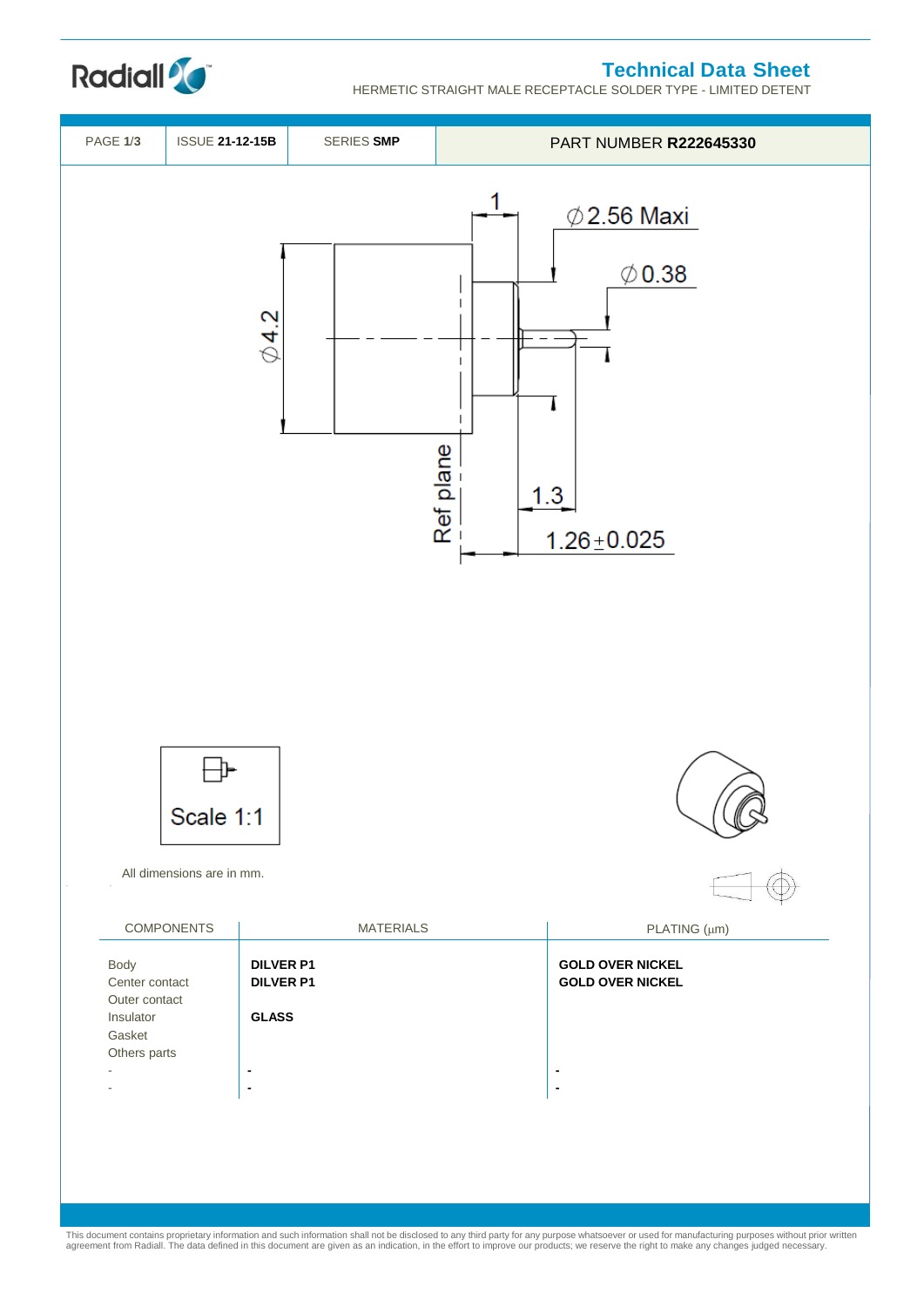

HERMETIC STRAIGHT MALE RECEPTACLE SOLDER TYPE - LIMITED DETENT

**Radiall<sup>2</sup>C** 



This document contains proprietary information and such information shall not be disclosed to any third party for any purpose whatsoever or used for manufacturing purposes without prior written<br>agreement from Radiall. The